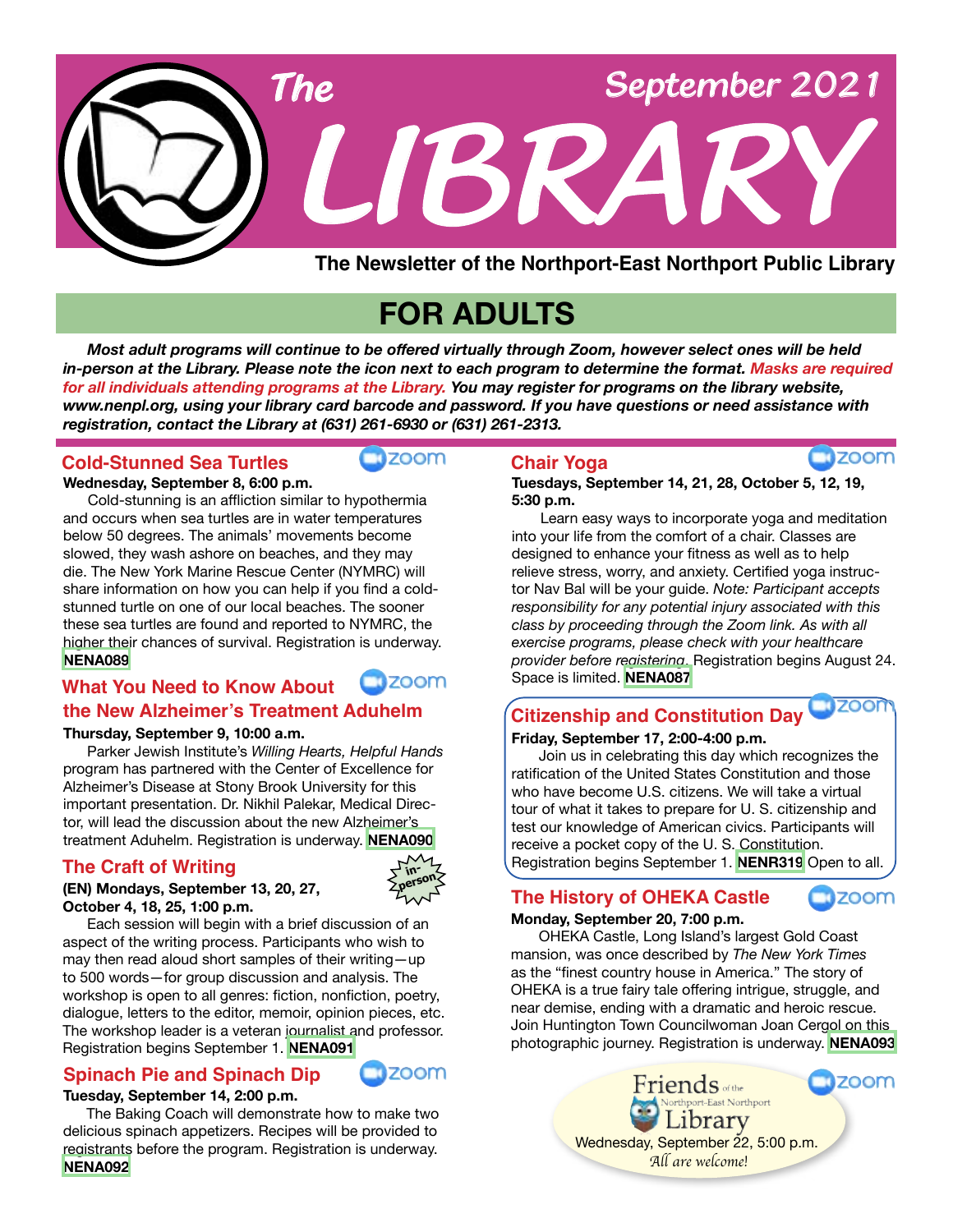## **FOR ADULTS**

#### **Chronic Pain Solutions**

#### **Tuesday, September 21, 3:00 p.m.**

Physical Therapist Shaden Ghattas will discuss why chronic pain is such a problem and what you can do to feel like your best self. With more than ten years in practice, Dr. Ghattas will reveal what works and what does not work when trying to achieve optimal health and balance through physical therapy. Registration is underway. **[NENA094](https://search.livebrary.com/record=g1106600~S43)**

#### **How to Get a Civil Service Job**



zoom

**nzoom** 

**Thursday, September 23, 10:00 a.m.**

A Suffolk County Department of Civil Service representative will discuss the Civil Service system, classifications of positions, types of exams, and how to apply for positions in the County, towns, schools, libraries, and villages. Registration begins September 1. **[NENR327](https://search.livebrary.com/record=g1089552~S43)**

#### **The True Story of the Culper Spy Ring**

#### **Monday, September 27, 7:00 p.m.**

History buffs have long been fascinated by the operation of the Long Island-based Culper Spy Ring during the American Revolution, especially since the airing of the AMC series *Turn*. Author and historian Bill Bleyer will separate fact from legend and detail the ingenious operation of the intelligence network that supported George Washington's army and helped the Patriots win the war. Registration is underway. **[NENA095](https://search.livebrary.com/record=g1106602~S43)**

#### **Fire Island: Ice to Paradise**

#### **Wednesday, September 29, 7:00 p.m.**

Fire Island. The name conjures up white sand beaches, vibrant waterside villages, an array of unique vegetation, and an iconic lighthouse. But did you ever wonder where it all came from? Join us as we go back 20,000 years to a time when ice covered the earth, and learn about the geologic processes that formed the Island, the ecologic processes that populated it, and the issues Fire Island faces today and in the future. Registration is underway. **[NENA096](https://search.livebrary.com/record=g1106603~S43)**

#### zoom **Walk Safe Long Island: SAFE** Pedestrian and Bike Safety Program **Thursday, September 30, 11:00 a.m.**

The New York Coalition for Transportation Safety in partnership with the Long Island Health Collaborative will present an eye-opening workshop about New York State traffic/pedestrian laws and practices aimed at protecting you on Long Island's roadways. Registration is underway. **[NENA097](https://search.livebrary.com/record=g1106604~S43)**

#### **Medicare Counseling (by phone)**

**Wednesday, September 8 [NENA102](https://search.livebrary.com/record=g1106715~S43) Tuesday, September 21 [NENA103](https://search.livebrary.com/record=g1106716~S43) 10:00, 10:30, 11:00, or 11:30 a.m.**

 A volunteer from the Health Insurance Information, Counseling and Assistance Program (HIICAP) of RSVP Suffolk will answer your questions about Medicare and supplementary insurance in a one-on-one phone consultation. Registration begins September 1.

#### **Veggie Empanadas**



Learn how to make the dough and vegetable filling, and then how to assemble traditional empanadas with The Baking Coach. Recipes will be provided to registrants before the program. Registration is underway. **[NENA098](https://search.livebrary.com/record=g1106610~S43)**

#### **Thursday, October 7, 7:00 p.m. Introduction to Unconscious Bias**



This program presented by Dr. Penny Stern of Northwell Health is designed to look at how unconscious bias impacts our interpretation of the world around us. She will examine the science and research, and explore how the

processes of the unconscious mind affect our decisionmaking. Participants will come away with strategies for practicing more conscious awareness. Registration is underway. **[NENA099](https://search.livebrary.com/record=g1106614~S43)**

#### **Language Learning & Literacy**

#### **Dynamic English**



**Thursdays, September 9, 23, 30, October 7, 14, 21, 28, 7:00 p.m.**

 Develop your English vocabulary, grammar, reading, and pronunciation with this friendly English conversation group. Registration begins September 1. **[NENR313](https://search.livebrary.com/record=g1099946~S43)**

#### **Pronunciation Practice**

zoom

zoom

 **Mondays, September 13, 20, 27, October 4, 18, 25, 6:00 p.m.** 

Improve your English pronunciation skills with a certified Speech Language Pathologist and Accent Modification Trainer. You will learn how to use Standard American English sounds and strategies that will help you to get your point across. Registration begins September 1. **[NENR314](https://search.livebrary.com/record=g1101911~S43)**

#### **Quick Reads**

#### **Tuesday, September 28, 7:00 p.m.**

 This informal reading group is designed for intermediate English language learners and for those who would like to develop their literacy skills. The reading selection will be emailed one week after registration. Registration begins September 1. **[NENR318](https://search.livebrary.com/record=g1089488~S43)**

## **Everyday Spanish**

**Tuesdays, September 7, 14, 21, 28, October 5, 12, 19, 26, 4:00 p.m.**

This Spanish conversation course will focus on building listening skills, improving comprehension, and mastering key vocabulary to help you start conversing in Spanish immediately. Please note: this is not a traditional leveled Spanish language class. Registration begins September 1. **[NENR312](https://search.livebrary.com/record=g1100907~S43)**





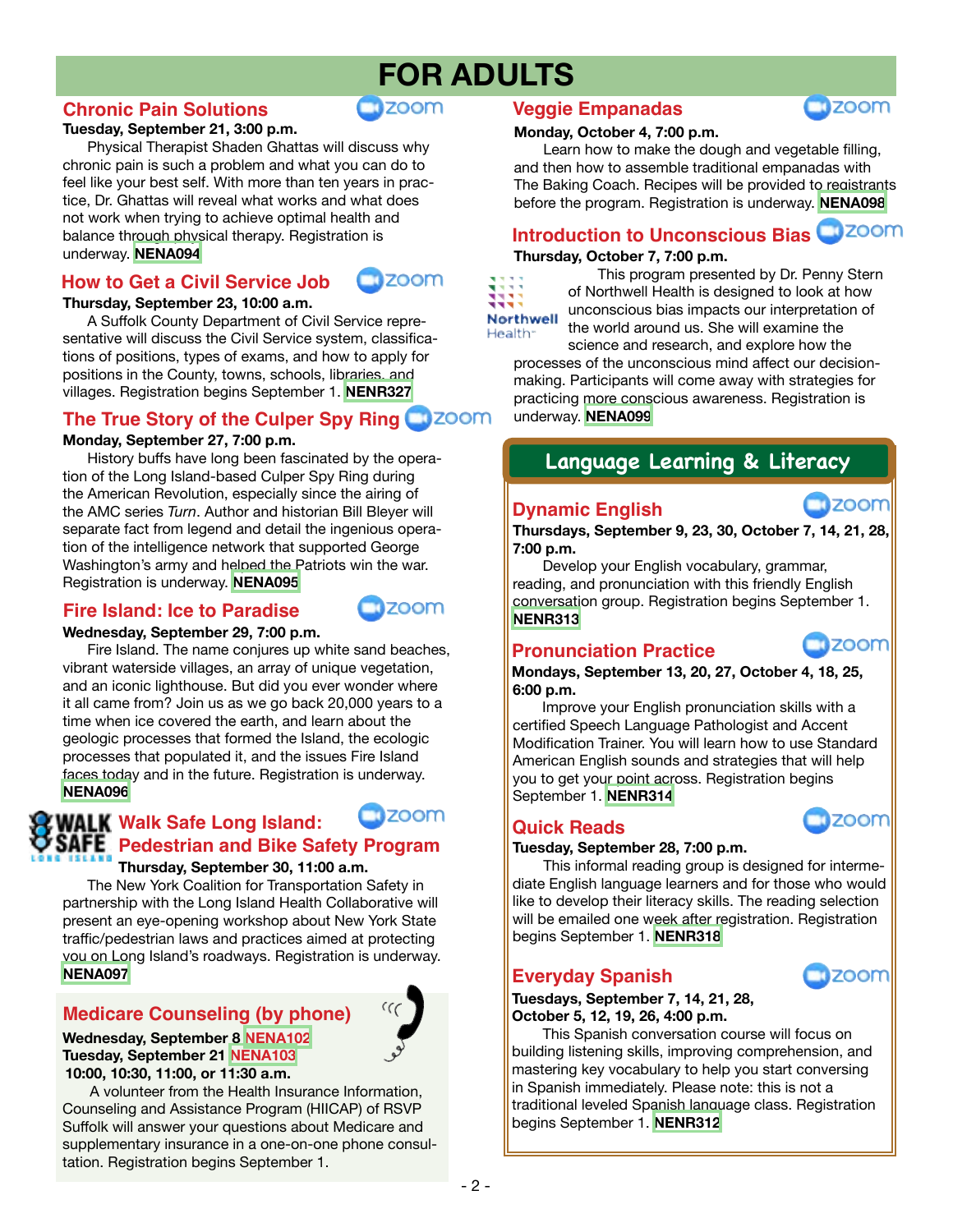# **FOR ADULTS**

Print copies of the books will be available for pick up<br>
at the Northport building Circulation Desk. You may also at the Northport building Circulation Desk. You may also access a copy of the ebook or audiobook on the library Downloads page: **[www.nenpl.org/downloads/index.php](http://www.nenpl.org/downloads/index.php)**

*Book Groups*

#### **Page Turners**

#### **Thursday, September 9, 2:00 p.m.**

 Join Page Turners group leader Donna Diamond to discuss *The Henna Artist* by Alka Joshi. Registration is underway. **[NENA100](https://search.livebrary.com/record=g1106594~S43)**

#### **Novel Ideas**

**(N) Monday, September 20, 7:00 p.m.** Join Librarian Candace Reeder to discuss *The Nickel Boys* by Colson Whitehead. Registration is underway. **[NENA101](https://search.livebrary.com/record=g1106595~S43)**

#### **Between the Lines**

September 1. **[NENR320](https://search.livebrary.com/record=g1103834~S43)**

**(N) Tuesday, September 28, 7:00 p.m.** Join Librarians Connor McCormack and Meagan White for a discussion of *The 7 1/2 Deaths of Evelyn Hardcastle* by Stuart Turton. Registration begins



**IGKE BOYS** 

**COLSON HITEHEAL** 

**inperson**

**TIZOOM** 

**in-**

## **Film Discussions and Movies**

#### **in- It's a Mad, Mad, Mad, Mad World person**

#### **(N) Tuesday, September 7, 10:00 a.m.**

 Film historian Larry Wolff presents a lecture on the wildest, funniest, most star-studded and exhausting comedy ever filmed! Hear some of

the antics that went on behind the camera, view a memorabilia display, and enjoy a full-length screening of this epic movie. Rated G. 161 min. Registration begins August 24. **[NENR316](https://search.livebrary.com/record=g1098404~S43)**

#### **Cinema at the Library: Minari person**

**in-**

**(N) Wednesday, September 22, 6:30 p.m.**

 Join Cinema Arts Center co-director Dylan Skolnick to view and discuss Best

Picture Oscar nominee *Minari*. This tender and sweeping story follows a Korean-American family that moves to a tiny Arkansas farm to pursue their dream. Amidst the instability and challenges of a new life in the rugged Ozarks, the film portrays the undeniable resilience of family and home. Rated PG-13. 115 min. Registration begins September 1. **[NENR321](https://search.livebrary.com/record=g1101842~S43)**

## **Computer and Technology Classes**

#### **Introduction to Gmail and**



#### **Thursday, September 9, 7:00 p.m. Other Email Services**

 Learn about using Gmail and other email services on the internet. See how to send, receive, forward, and reply to email. Learn how to create folders for storing and sorting your email messages. Registration is underway. **[NENC434](https://search.livebrary.com/record=g1104455~S43)**



#### **SeniorNet: iPad and iPhone Safari Browser Tips & Tricks**

#### **Wednesday, September 22, 2:00 p.m.**

 Learn how to maximize the functionality of the free, pre-installed Safari browser on your Apple iPad and iPhone. See how to utilize favorites, bookmarks, tabs, and browsing history. Have your device on hand, or just follow along. Registration is underway. **[NENC446](https://search.livebrary.com/record=g1106220~S43)**

#### **Introduction to QuickBooks**



zoom

#### *(part 1 of a 3-part series)*

#### **Thursday, September 23, 7:00 p.m.**

This lecture and demo class teaches the fundamentals of QuickBooks including creating a Chart of Accounts, understanding Items, Asset, Liability, and Equity Accounts, and creating invoices. Accounting and bookkeeping knowledge and basic computer skills required. Registration is underway. **[NENC435](https://search.livebrary.com/record=g1101336~S43)**

#### **Intermediate QuickBooks**

#### *(part 2 of a 3-part series)*

#### **Thursday, September 30, 7:00 p.m.**

Learn additional features of QuickBooks including customizing for your business, transactions in modules, banking, reporting, and creating new accounts. Introduction to QuickBooks or equivalent skills are required. For intermediate and advanced computer users. Registration is underway. **[NENC436](https://search.livebrary.com/record=g1084686~S43)**

#### **Advanced QuickBooks**



#### *(part 3 of a 3-part series)* **Thursday, October 7, 7:00 p.m.**

Learn advanced features of QuickBooks including working with Reports, Assets and Liabilities, properly depreciating assets, and implementing comparable equity for long-term liabilities. Intermediate QuickBooks or equivalent skills are required. For intermediate and advanced computer users. Registration is underway. **[NENC437](https://search.livebrary.com/record=g1093205~S43)**

## *In the Northport Display Case*

#### *Hearts* by Robert Nock

For the September display, artist Robert Nock shares a number of the beautiful hearts he has crafted out of a variety of exotic woods from around the country. What started as a simple handmade gift for his wife many years ago has turned into a creative passion.

**EINAD**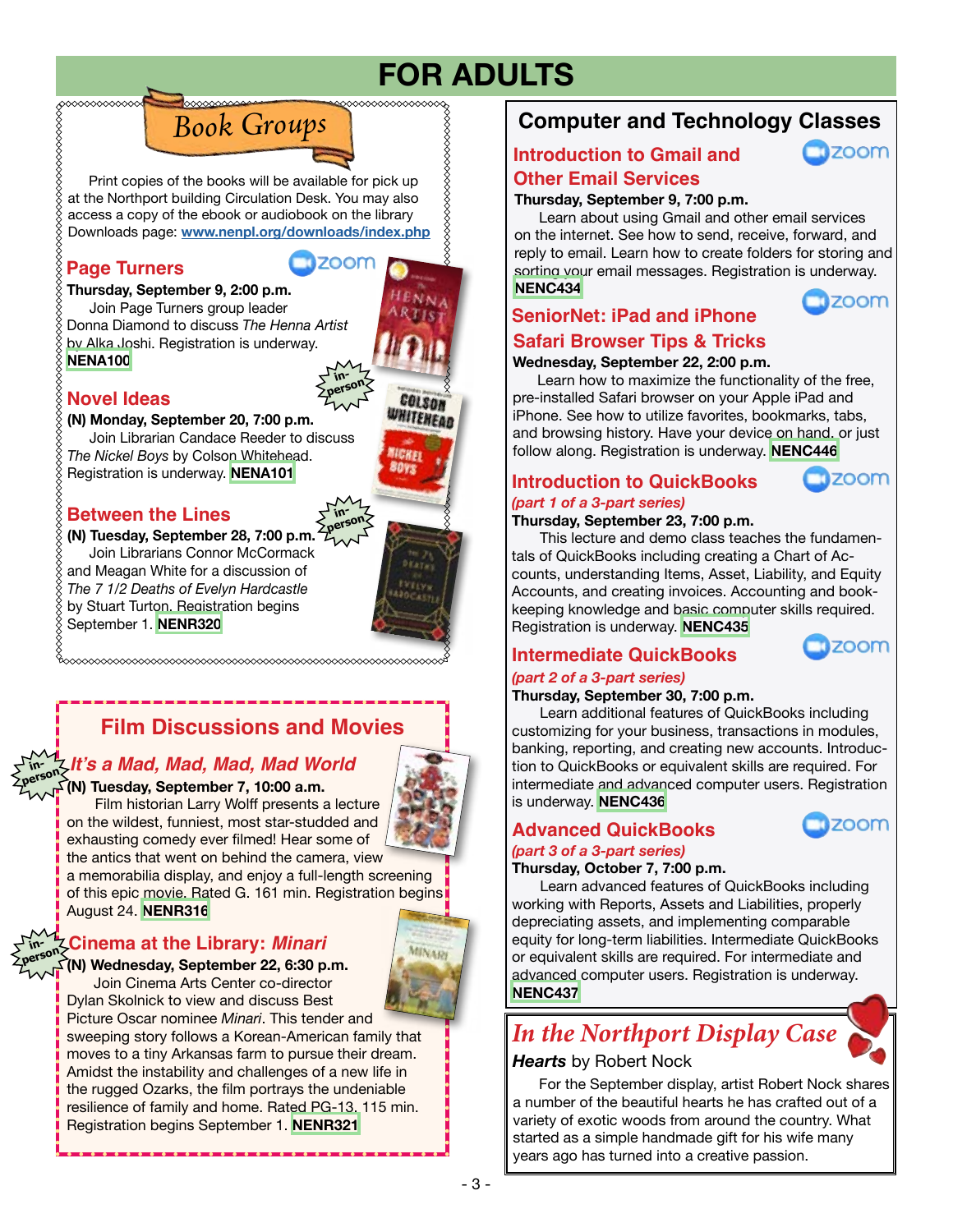## **FOR TEENS**

 *Most teen programs will continue to be offered virtually through Zoom, however select ones will be held in-person at the Library. Please note the icon next to each program to determine the format. Masks are required*  for all individuals attending programs at the Library. All teen programs are limited to Northport-East Northport *Public Library cardholders only. You may register for programs on the library website, www.nenpl.org, using your library card barcode and password. If you have questions or need assistance with registration, contact the Library at (631) 261-6930 or (631) 261-2313.*

**Teen Programs** 

**Registration for the following Teen Programs begins September 1.**

#### **Nintendo Night: Yoshi's Island**

#### **Friday, September 10, 7:00–8:30 p.m.**

 Come join your fellow gaming fans in this celebration of all things Nintendo. We will discuss the history of Nintendo games, participate in a quiz and fan art contest, and make a cool craft. This month we will be discussing the *Yoshi's Island* series. Pick up your participation packet at the Teen Center by September 9. **[NENY889](https://search.livebrary.com/record=g1106452~S43)**

#### **Anime & Manga Club: My Hero Academia**

## **ZOOM**

**zoom** 

#### **Friday, September 17, 7:00–8:30 p.m.**

 Anime and manga fans will love this new club that discusses animation and graphic novels from Japan. Each month we will discuss an anime or manga series, participate in a quiz and fan art contest, and make a cool craft. This month we will be discussing the anime and manga series *My Hero Academia*. Pick up your participation packet at the Teen Center by September 16. **[NENY890](https://search.livebrary.com/record=g1106454~S43)**

#### **Clay Class: Alligator Loki**



#### **Monday, September 27, 7:00–7:30 p.m.**

Kick back, relax, and make something cool using air dry clay. This month we will be making the adorable fan favorite Alligator Loki in celebration of the TV series *Loki*. Pick up your participation packet at the Teen Center by September 17. **[NENY891](https://search.livebrary.com/record=g1106790~S43)**

## **Take and Make Kits**

#### **Registration and pickup begin September 1.**

 Kits are to be picked up at the Teen Center. All materials are provided. Please note: *Your registration will be canceled if your kit is not picked up by September 27.*

#### **Locker Magnets**

 Make awesome magnets for your locker using adhesive-backed magnets and stickers. **[NENY893](https://search.livebrary.com/record=g1106791~S43)**

#### **Sand Art**

 Make your own unique sand art with a variety of colored sand. **[NENY894](https://search.livebrary.com/record=g1106793~S43)**

#### **Shell Trinket Holder**

 Decorate a ceramic trinket holder in the shape of a shell. **[NENY895](https://search.livebrary.com/record=g1106797~S43)**

**Teen Volunteer Opportunities Registration for the following Teen Volunteer Opportunities begins September 1. You may choose a maximum of two volunteer opportunities.** *Open to students in grades 7–12*

#### **Back to School Goals**

 Write a paragraph(s) about your goals this school year and how you can make a positive impact at school, at home, or in your community. Email your paragraph(s) by September 30 to: teenvolunteer@nenpl.org. Earn one hour of community service credit. **[NENY896](https://search.livebrary.com/record=g1106801~S43)**

#### **Fall Wreath**

 Create a fall wreath for senior living residents. Registered participants are asked to pick up a craft kit containing the materials for the program at the Teen Center. Completed wreaths need to be returned by September 30. Earn 1.5 hours of community service credit. **[NENY897](https://search.livebrary.com/record=g1106807~S43)**

#### **Hope Rocks**

Use paint and /or markers to decorate three rocks with inspiring and positive messages and leave them for someone who could use a smile. Email a photo of your rocks by September 30 to: teenvolunteer@nenpl.org. Earn one hour of community service credit. **[NENY898](https://search.livebrary.com/record=g1106808~S43)**

 **The following Teen Volunteer Opportunities will be held in the Library Courtyard if the weather is favorable***.* **Otherwise, the program(s) will be rescheduled.**

#### **Velvet Art Baseball Cap Volunteers person**

**(N) Friday, September 17, 6:45–8:00 p.m.** Assist children in the Library Courtyard as they design their own baseball caps. **[NENY899](https://search.livebrary.com/record=g1106910~S43)**



#### **DIY Emoji Backpack Volunteers in-**

**(N) Saturday, September 25, 9:45 a.m.–12:15 p.m.** Help children in the Library Courtyard decorate their backpacks with emojis. **[NENY900](https://search.livebrary.com/record=g1106911~S43)**

#### **College Application Essay inperson Writing Workshop**

#### **(N) Wednesday, September 29, 7:00-8:30 p.m.** *Students in grades 9-12 and parents*

The essay is often one of the hardest parts of the college application process. Learn more about writing this important essay as Naushad Mehta, a professional writing coach, offers guidance and tips on writing a winning essay. **[NENY892](https://search.livebrary.com/record=g1106456~S43)** This program is *open to all*.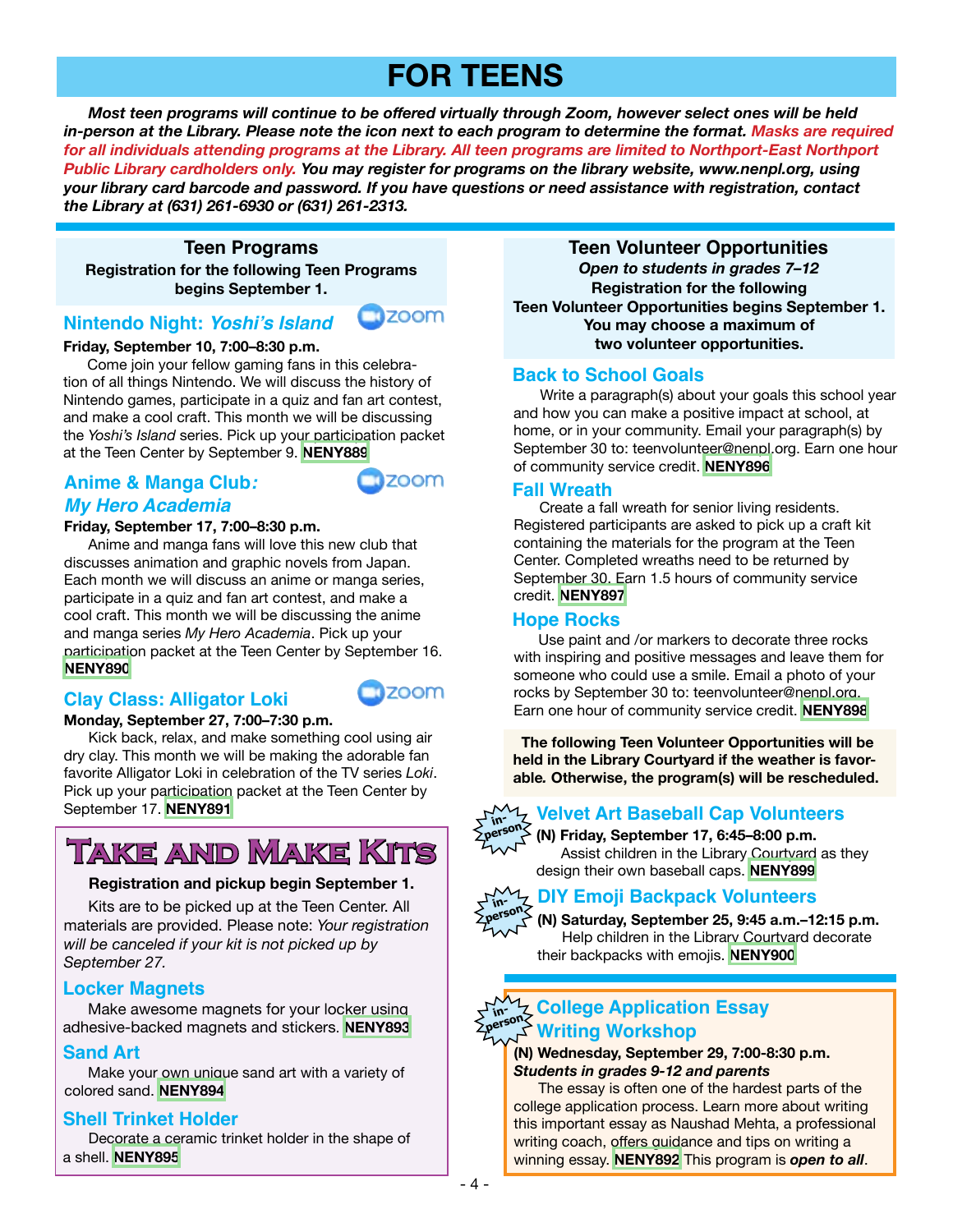# **FOR CHILDREN**

 *Children's and family programs will be offered in a variety of formats—in-person, virtually through Zoom, as prerecorded videos, as kits. Please note the icon next to each program to determine the format. Masks are required for all children two years and up and adults attending programs at the Library. You may register for programs on the library website, www.nenpl.org, using your library card barcode and password. If you have questions or need assistance with registration, contact the Library at (631) 261-6930 or (631) 261-2313.*



**Registration for the following single and series Road to Reading Programs is underway. (One series program per child, please.)**

#### **Dinosaur Storytime & Craft**

**(N) Monday, September 13, 10:00 a.m.**

*Children 2–5 years with adult; siblings welcome* Stories, songs, dances—dinosaurs galore! Each family will also decorate a three-foot paper T-Rex. (30 min.) **[NENJ378](https://search.livebrary.com/record=g1106113~S43)**

#### **School Is Cool Pajama Storytime**

#### **Tuesday, September 14, 7:00 p.m.**

*Children birth–5 years with adult; siblings welcome* Listen to some great school stories and dance along to songs that are in a "class" by themselves. *Registrants will be emailed a link to the Zoom meeting.* (30 min.) **[NENJ379](https://search.livebrary.com/record=g1106178~S43)**

#### **Sing & Play**



**inperson**

**1700m** 

#### **(EN) Mondays, September 20, 27, October 4, 10:00 a.m. [NENJ380](https://search.livebrary.com/record=g1105879~S43) or 11:00 a.m. [NENJ381](https://search.livebrary.com/record=g1105880~S43)**

*Children birth–24 months with adult; siblings welcome* Have fun with Molly Mouse. Sing songs and rhymes while using scarves, bells, balls, and more. (30 min.)



#### **Moms' Group**

#### **Wednesdays, September 22, 29, October 6, 13, 20, 10:00 a.m.** *Children birth–3 years with mother; siblings welcome*

Led by a trained facilitator, this weekly discussion group for moms will introduce various topics and activities that celebrate and explore motherhood. *Registrants will be emailed a link to the Zoom meeting.* (60 min.) Registration is underway. **[NENJ385](https://search.livebrary.com/record=g1106125~S43)**

#### **Back to School Activity Packet**

*Children 4 years and up.* **Available September 1**

 Pick up a packet filled with coloring sheets, puzzles, riddles, and craft ideas to help start the new school year. No registration required.

#### **Time for Tots**

#### **(N) Tuesdays, September 21, 28, October 5, 10:00 a.m.**



**inperson**

**zoom** 

*Children 2–5 years with adult; siblings welcome*

 You and your child will enjoy fun and educational activities designed to encourage early reading, math, and school readiness skills. (60 min.) **[NENJ382](https://search.livebrary.com/record=g1106095~S43)**

#### **Motor Skills Mash-Up**

#### **(N) Thursdays, September 23, 30, October 7, 10:00 a.m.**

*Children 2–5 years with adult; siblings welcome*

 Toddlers will have fun completing an obstacle course of tunnels, scooters, and more in this program that focuses on the development of motor skills through play and movement. (60 min.) **[NENJ383](https://search.livebrary.com/record=g1106099~S43)**

#### **Storytime Virtual Tidbits**

#### **Friday, September 24, October 1, 8, 10:00 a.m.**

C*hildren birth–5 years with adult; siblings welcome* This quick splash of great books, fingerplays, and songs—specially selected by our Librarians—will add a little fun to your Fridays. Participate live via Zoom at 10:00 a.m., or watch the video anytime through Sunday night. *Registrants will be emailed a link to the live Zoom meeting as well as a link for additional viewings.* (25 min.) **[NENJ384](https://search.livebrary.com/record=g1106126~S43)**

#### **Apple Cake Pops and Cookies**



#### **Video available**

#### **Wednesday, September 1–Thursday, September 30** *Children in grades K–5*

 Make delicious treats that look like juicy, red apples with step-by-step instructions from The Baking Coach. *Registrants will be emailed a recipe as well as a link to watch the video.* (30 min.) Registration is underway. **[NENJ386](https://search.livebrary.com/record=g1105602~S43)**

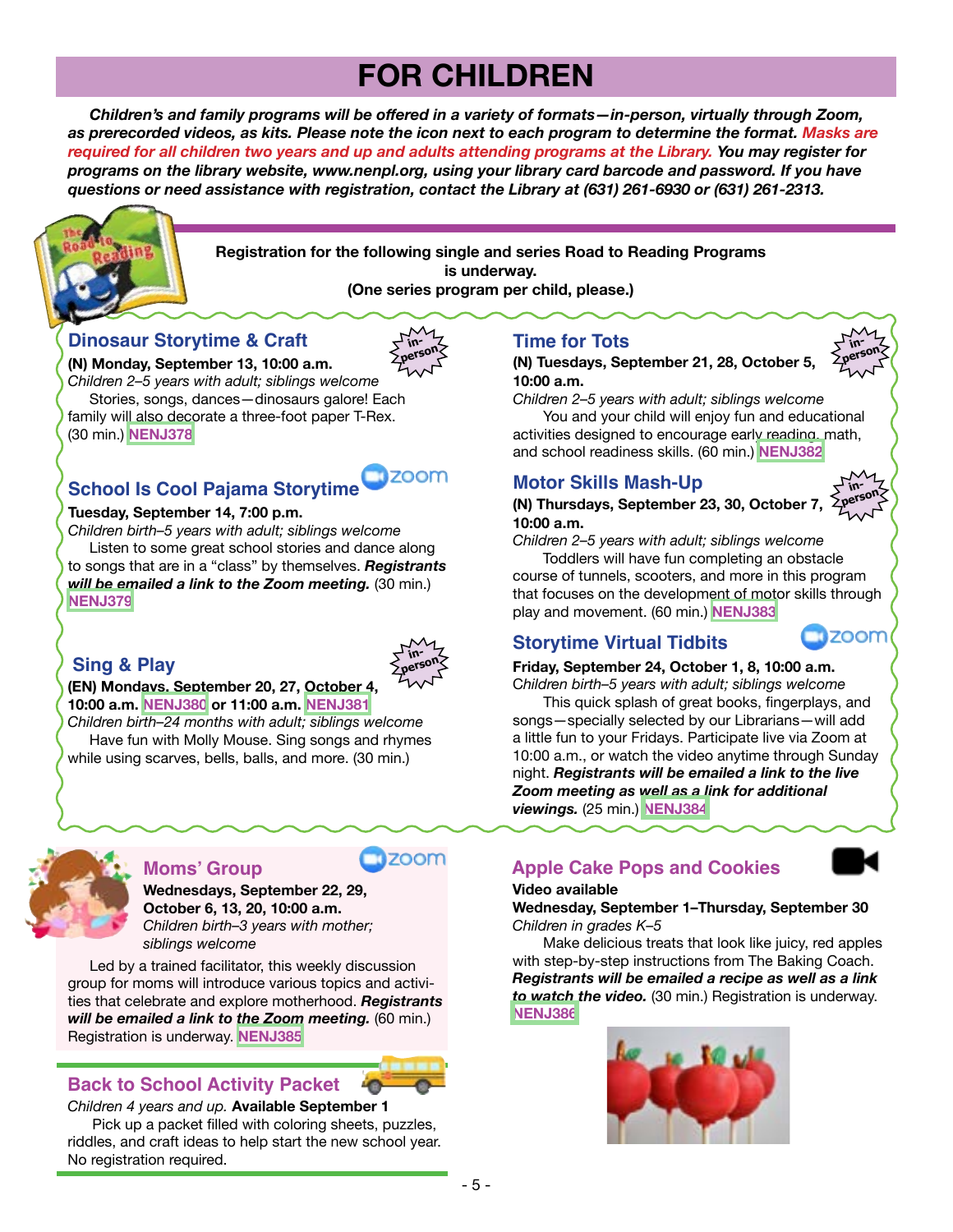# **FOR CHILDREN**

#### **Velvet Art Baseball Cap inin the Library Courtyard**



**take home kit**

**(N) Friday, September 17, 4:00 p.m.** *Children in grades K–5*

 Create a fabulous wearable work of art with colorful fabric markers. The caps have an adjustable snap closure for flexible sizing. (45 min.) *If the weather is favorable, the program will be held in the Library Courtyard. Otherwise, the program will be rescheduled.*

Registration is underway. **[NENJ387](https://search.livebrary.com/record=g1106127~S43)**



**Kit available Saturday, September 18**

*Children 4 years and up*

 Observe Railroad Safety Week by coloring six vintage pop-up train cutouts for a cardboard shadow box. A Long Island Railroad train safety activity packet is included with the craft kit. *Please include your preference for pickup location (N or EN) with your registration.* Registration is underway. **[NENJ388](https://search.livebrary.com/record=g1106247~S43)**





#### **Paws to Read in the Library Courtyard!**

#### **(N) Thursday, September 23, 6:30 p.m.**

*Children in grades 1–5*

 Dogs are great listeners and provide a calming environment for kids to read aloud. Fetch a good book and sign up for a 15-minute reading session with a certified therapy dog. *If the weather is favorable, the program will be held in the Library Courtyard. Otherwise, the program will be held indoors.* Registration is underway. **[NENJ391](https://search.livebrary.com/record=g1106119~S43)**

#### **Ari Bisk's Card Tricks**

#### **Friday, September 24, 7:30 p.m.** *Children in grades 1–5*

 Professional up-close card magician Ari Bisk performs mystifying tricks in this highly interactive program. Following the performance, Ari will teach beginner card tricks that all participants will be able to perform, so have a deck of cards ready. *Registrants will be emailed a link to the Zoom meeting.*



zoom

- 6 -

#### (60 min.) Registration is underway. **[NENJ389](https://search.livebrary.com/record=g1106117~S43)**

#### **DIY Emoji Backpack inin the Library Courtyard**

**(N) Saturday, September 25, 10:00 a.m.** *Children in grades K–5*



 Drop in anytime between 10:00 a.m. and 12:00 p.m. to decorate your own emoji drawstring backpack, while supplies last. *If the weather is favorable, the program will be held in the Library Courtyard. Otherwise, the program will be rescheduled.* No registration required.

#### **Newbery Club ideals in the Library Courtyard!** *Examplement**Like**Like Library Courtyard!* **inperson**



**person**

**(N) Tuesday, September 28, 7:00 p.m.**  *Children in grades 4 and up*

 Be the first to read new books and participate in informal book discussions. The Club meets monthly through January 2022 when an election will be held to determine which book the members consider to be the best of the year. Visit the library's Newbery Club webpage for suggested reading:

#### **[www.nenpl.org/childrens/newbery/index.php](http://www.nenpl.org/childrens/newbery/index.php)**.

*If the weather is favorable, the program will be held in the Library Courtyard. Otherwise, the program will be held indoors.* (60 min.) Registration is underway. **[NENJ392](https://search.livebrary.com/record=g1106353~S43)** New members are always welcome.

## **The Bookmark Spot**

*Stop by the Library and pick up the September bookmark by Cara Lopez. A reading list compiled by Children's Librarians is on the back.*











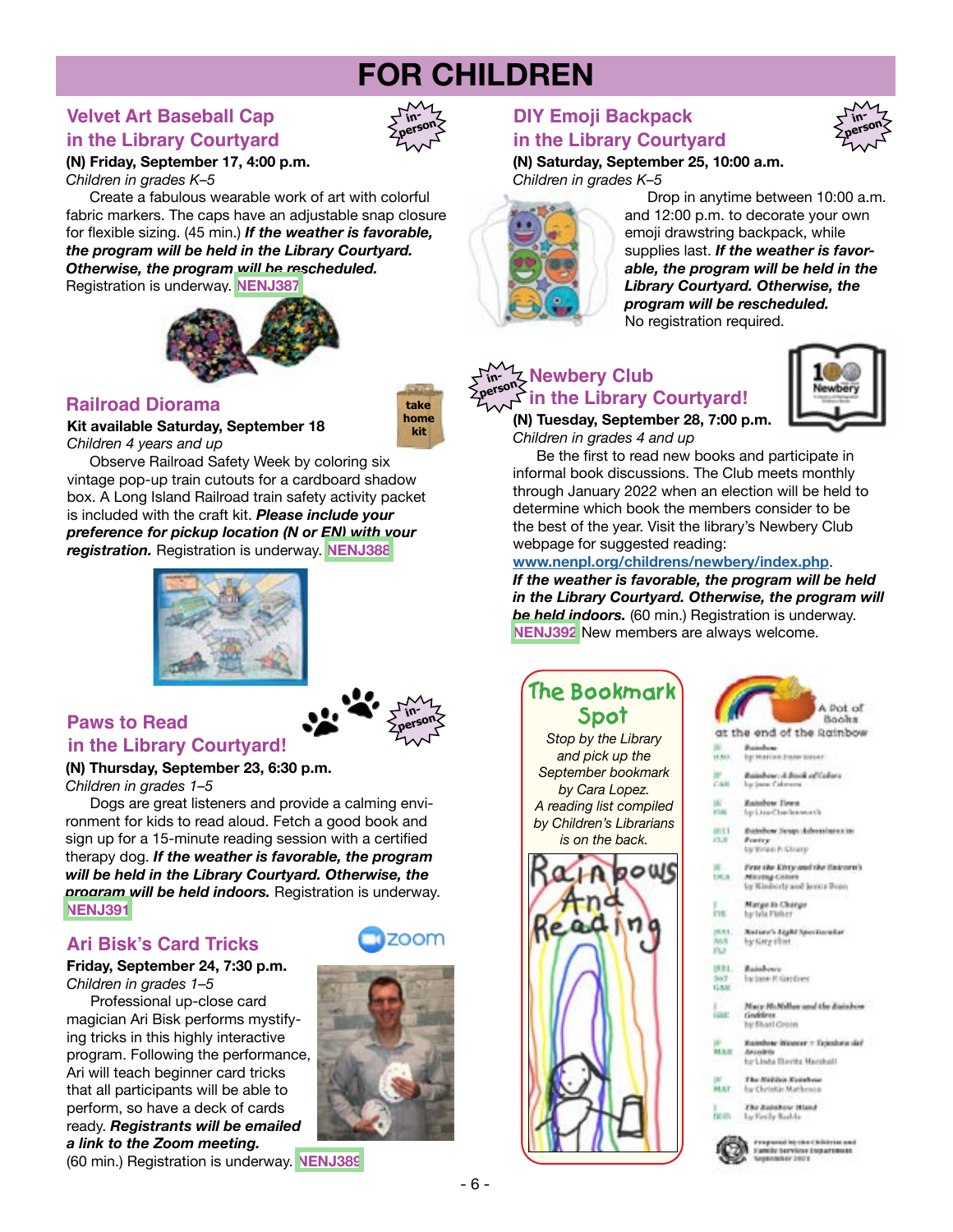## **FOR CHILDREN**



 The Northport-East Northport Public Library participates in an exciting and ongoing program that is part of a national initiative: **1,000 Books Before Kindergarten**. The goal of this program is to encourage parents and caregivers to read and share books with their infants, toddlers, and preschoolers. Sharing books with children is enjoyable and promotes a lifelong love of reading.

 **1,000 Books Before Kindergarten** is available to all Northport-East Northport Public Library cardholders with children birth through five years (not yet in kindergarten). Please contact the Library for more information.



## *'GRAB AND GO' BUNDLES*





'Grab and Go' Bundles include a selection of themed books and other materials all wrapped up and ready to be checked out. Call the Library and speak with a Children's Librarian to reserve your custom 'Grab and Go' Bundle!

# **Books that Talk!**

Our talking books collection is exploding with new titles! Every Wonderbook and Vox edition is a print book with a ready-to-play audiobook inside. Each book is recorded in a studio and read by the author or a professional actor. Kids will press play to read along with their favorite books then can switch to a learning mode for additional literacy activities and fun. The collection includes picture books, early readers, middle grade novels, nonfiction, and bilingual Spanish and Chinese titles. Talking books are highly entertaining and help young readers enhance their word recognition and pronunciation, as well as increase vocabulary.

Backpack Storytimes Children 3 years and up



Each Backpack Storytime promotes early literacy skills by providing thematic and age-appropriate books and activities. These kits help you create a fun and stimulating environment wherever you are, which is key to creating a lifelong love of books and learning. **Four** *new* **themes** have been added to our Backpack Storytime collection. Check one out today!

- **All of Us** (celebrating diversity)
- **Batter Up!** (Created in memory of William C. Wolff)
- **Painting Petals** (Created in memory of Dorothy E. Wolff)
- • *Telling Time*

# *<u>DISNEP</u>* Graphic Novels

Your favorite Disney animated movies have been adapted into a modern format. Disney fans will love these oversize, full-color graphic novels that honor the original screenplays. Choose from over thirty classic and contemporary titles including: *Alice in Wonderland*, *Coco*, *Cars*, *The Lion King*, *Peter Pan*, and more*.*